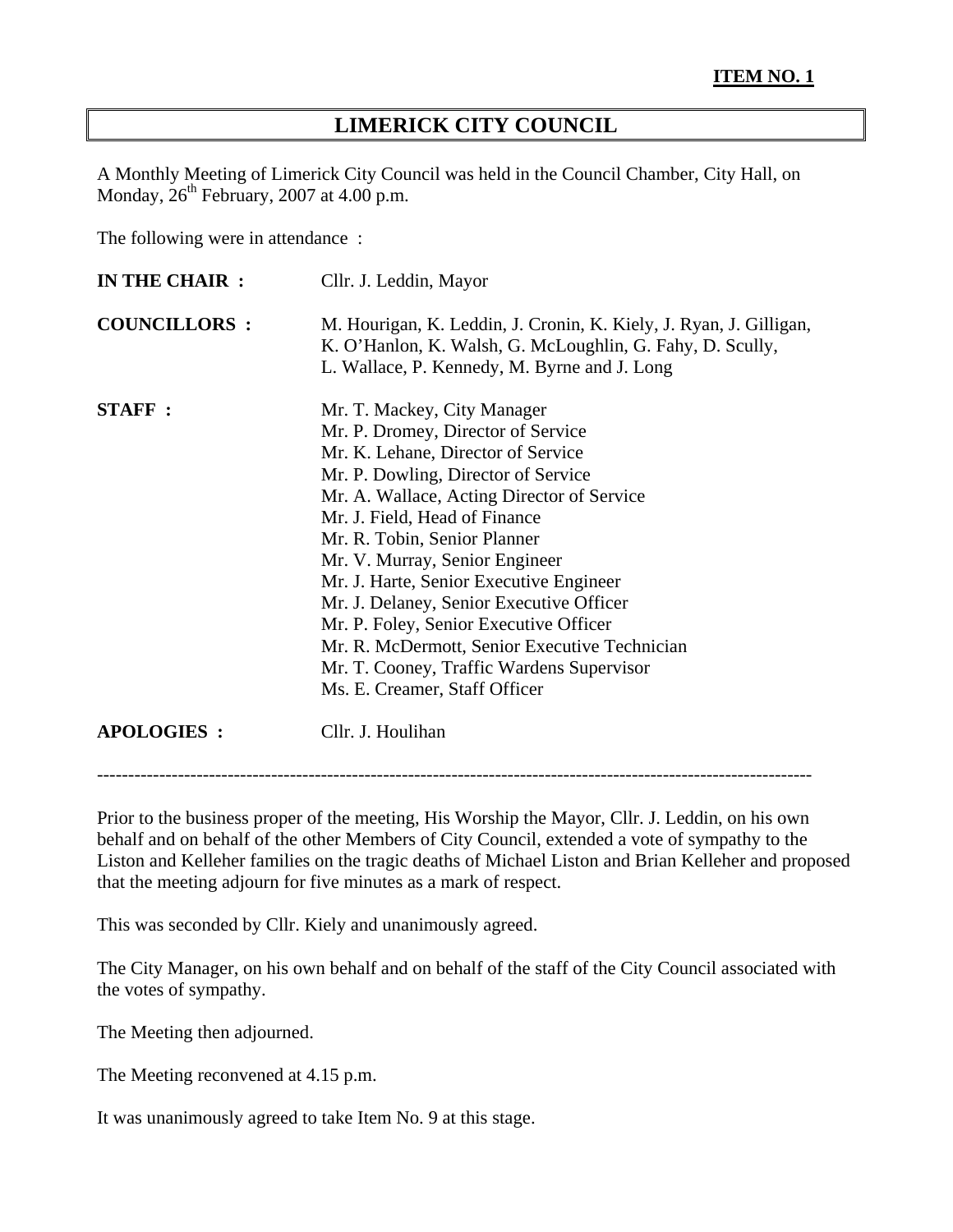### **9. RECEIVE PRESENTATION ON THE CITY CENTRE REGENERATION AND ORBITAL ROUTE**

The City Manager said this presentation is the launch of the consultation process for the revitalisation and upgrading of the core of the city centre. This is the commencement of the process that will involve a lot of consultation with all relevant parties. A more detailed information day will be held in two weeks time for the Elected Members.

A Presentation was then made on the City Centre Regeneration and Orbital Route by Mr. Nicholas de Jong, Urban Designer and Mr. Tony Lynch, Consultant.

# **1. MINUTES**

On the proposition of Cllr. Hourigan, seconded by Cllr. Kiely, it was unanimously agreed:

"That the Minutes of Monthly Meeting of Limerick City Council held on 22<sup>nd</sup> January, 2007, copies of which were circulated, be and the same are hereby confirmed".

Cllr. Ryan asked for an update on the alleged removal of a planning file from the planning office.

Following discussion, it was agreed that the City Manager and Officials examine the position and report back to the next City Council Meeting.

It was unanimously agreed to take Item Nos 2 and 11 together at this stage.

### **2. REPORT AND RECOMMENDATIONS, ENVIRONMENTAL STRATEGIC POLICY COMMITTEE MEETING HELD ON 5TH FEBRUARY, 2007**

The Chairman's Report, Environmental Strategic Policy Committee Meeting held on 5<sup>th</sup> February, 2007, was noted.

Cllr. Wallace stated that at the Environmental Strategic Policy Committee Meeting she expressed her complete objection to the removal of the Chair of the Environmental SPC from the Independent Members and asked that the minutes be amended accordingly.

Submitted the following Recommendations from the Environmental Strategic Policy Committee Meeting held on  $5<sup>th</sup>$  February, 2007 which were adopted unanimously on the proposition of Cllr. Kiely, seconded by Cllr. Long :

- (a) "That O'Brien Park be the chosen location in respect of the Local Authorities Playground Grants Scheme 2006".
- (b) "To adopt the Litter Management Plan 2006 2008 and that it replace the existing Litter Management Plan".

Cllr. Scully complimented all concerned on the O'Brien Park project and added that provision should be made for public toilets in this park.

Cllr. Cronin expressed concern at dog fouling on the streets and asked that this problem be addressed. He also referred to cigarette butts outside public houses and asked that publicans be obliged to provide bins for same.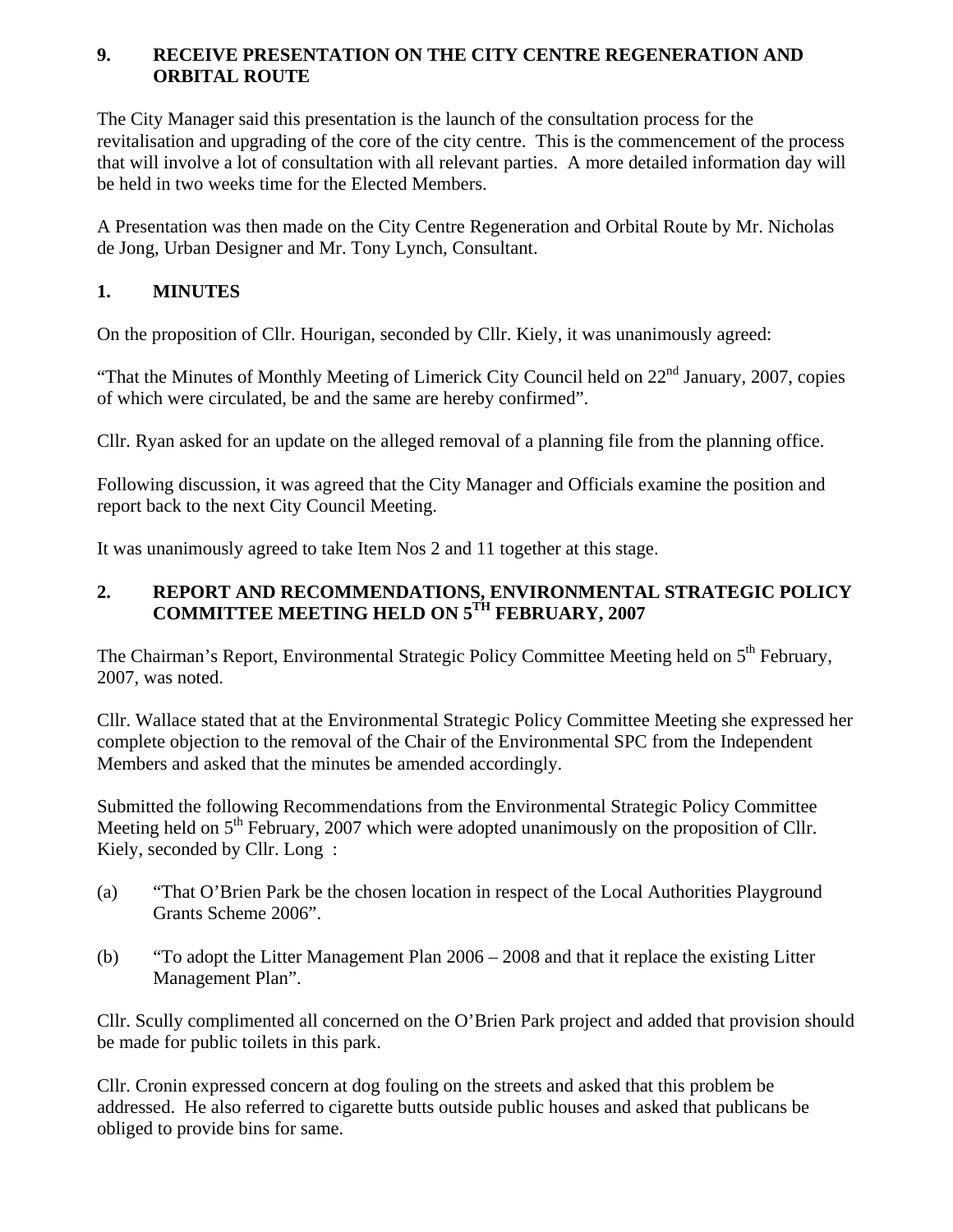Cllr. Hourigan expressed concern at overflowing wheelibins outside apartment blocks and asked that this matter be examined.

Cllr. Byrne stated that she received a number of complaints from residents about high powered engines in cars and asked if there is any legislation to address noise pollution.

Cllr. Fahy expressed concern at weeds especially in housing estates and asked that they be inspected and all weeds removed on a regular basis.

Cllr. O'Hanlon asked that consideration be given be extending the opening hours at the recycling centre at Park Road Depot to cover evening times and Saturdays.

Cllr. K. Leddin asked that the pedestrianised sweepers continue throughout the day. She suggested that dog litter bins be provided in public parks and that cctv cameras be located at bring banks.

In reply, the Acting Director of Service (Environment) stated that redevelopment works at O'Brien Park are presently being looked at. Dog fouling is the responsibility of the owners. He agreed with members regarding lack of bins outside public houses for cigarette butts and stated that he intends calling a meeting with Representatives from the Vintners Association to address this problem. He added that the present bins for cigarette butts located on the streets are not successful as the public use them for dumping rubbish and a possible alternative is presently being looked at. He asked members to submit their suggestions in relation to Spring Clean Week to him. He informed Cllr. Byrne that the noise problem late at night on the North Circular Road is presently being investigated. He agreed to examine the Bye-Laws in relation to the banning of chewing gum and report back to members on the matter. He agreed to follow up on weed removal and said he will ensure that all weeds are sprayed properly. He agreed to look at extending the opening hours for the recycling centre at Park Road Depot.

Cllr. Wallace asked that the process be initiated designating Glasgow Park as a Park and she also asked that it be cleaned and maintained.

### **10. LITTER MANAGEMENT PLAN 2006 – 2008**

It was proposed by Cllr. Ryan, seconded by Cllr. Kiely and unanimously agreed to adopt Litter Management Plan 2006 – 2008.

### **3. REPORT AND RECOMMENDATIONS, CULTURAL AND SPORTING STRATEGIC POLICY COMMITTEE MEETING HELD ON 12TH FEBRUARY 07**

The Chairman's Report, Cultural and Sporting Strategic Policy Committee Meeting held on 12<sup>th</sup> February, 2007 was noted.

#### Grants under the Arts Act

| <b>Individual / Organisation</b>  | <b>Amount</b> |
|-----------------------------------|---------------|
| <b>Limerick Musical Society</b>   | 500.00        |
| The Kate O'Brien Weekend          | 500.00        |
| Fresh Film Festival               | 1,000.00      |
| <b>Student Exhibition at LSAD</b> | 250.00        |
| Limerick Tango                    | 250.00        |
| <b>Limerick Jazz Society</b>      | 1,000.00      |
| Summer Music on the Shannon       | 1,000.00      |
| <b>Bare Space Theatre Company</b> |               |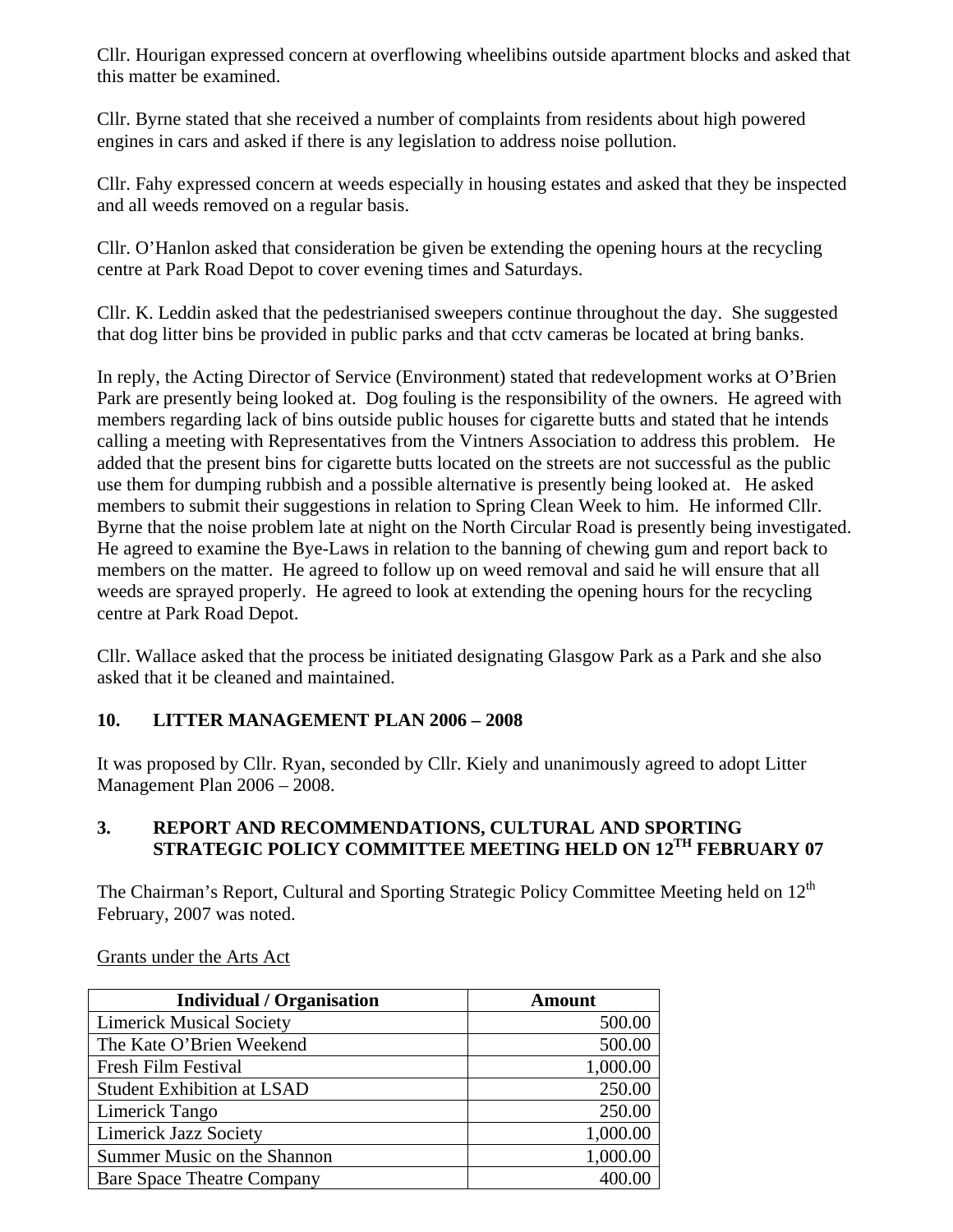| <b>Amalgamotion Theatre Company</b>         | 400.00               |
|---------------------------------------------|----------------------|
| Open Drawing Awards Show at LSAD            | 300.00               |
| St. Nessan's Community School Arts Festival | 500.00               |
| The Georgian House & Gardens                | 500.00               |
| Feile Luimni                                | 1,000.00             |
| <b>Limerick Festival of Church Music</b>    | 800.00               |
| The Torch Players                           | 500.00               |
| The Quarry Players                          | 500.00               |
| The White House Poets                       | 500.00               |
| Myra O'Reilly & Mike Holmes                 | 300.00               |
| Breda Lynch - Visual Artist                 | 300.00               |
| Alan Boardman - Visual Artist               | 300.00               |
| Kevin Kiely – Singer                        | 300.00               |
| Martin Bennis - Writer                      | 300.00               |
| <b>TOTAL</b>                                | $\bigoplus$ 1,400.00 |

#### Notice of Motion

"That Limerick City Council in partnership with Limerick City Sports Partnership will investigate the possibility of a Sports Development Officer being provided to the city".

Cllr. McLoughlin pointed out that twenty four Councils throughout the country have a Sports Development Officer and he asked that the provision of a Sports Development Officer in Limerick City be given priority.

Cllrs. Gilligan and Wallace denounced the statement made recently on the radio by Tom Shortt regarding the skateboard park and said he should retract same.

In reply to Cllr. Gilligan, the Director of Service (Community and Enterprise) stated that the buildings presently housing the Jim Kemmy Museum and the City Library are not owned by Limerick City Council and are being rented. The closing date for the receipt of tenders for the construction of the skateboard park is  $15<sup>th</sup>$  March 07 and will be opened by  $19<sup>th</sup>$  March. The physical work will then commence as quickly as possible after that. He confirmed that the Dockers Monument will be combined with the skateboard park and it is hoped to have them all completed by the end of May. Regarding the appointment of a Sports Development Officer, he stated that we already have the Limerick City Local Sports Partnership who work very closely with Limerick City Council to provide sporting amenities throughout the city. Sport development is not the sole responsibility of Limerick City Council and is a combined effort of many bodies throughout the city. He confirmed that the library in Moyross will be open by the end of April of this year and will be able to cater for exhibitions.

### **STANDING ORDERS**

Standing Orders were suspended for fifteen minutes on the proposition of Cllr. O'Hanlon, seconded by Cllr. Kiely.

# **4. CORRESPONDENCE**

Submitted letter from Munster Branch Irish Rugby Football Union thanking Limerick City Council for their help over the last year particularly in making the homecoming after last year's Heineken Cup victory such an enjoyable and successful event and for their efforts to promote rugby in Limerick since then.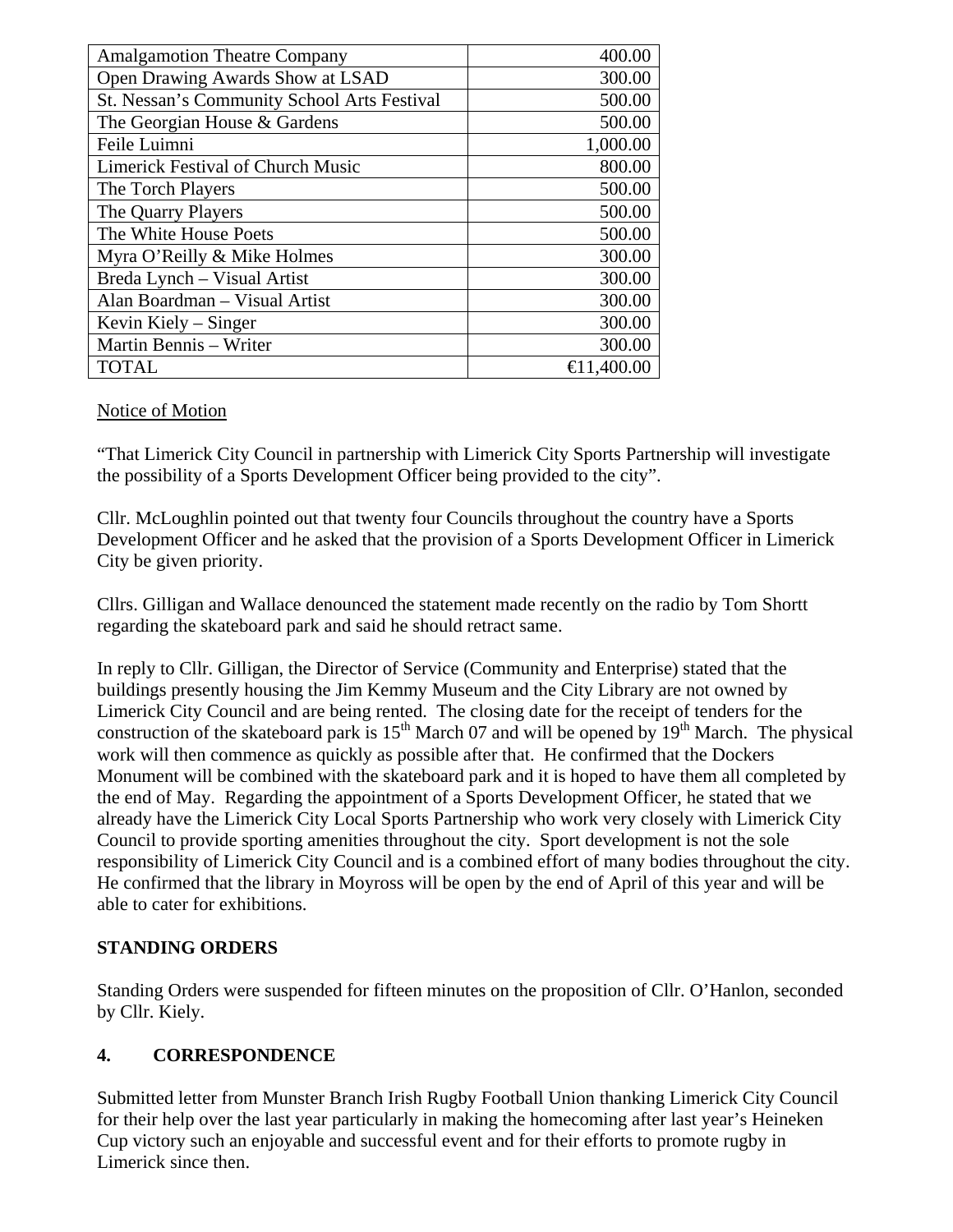Submitted list of tenders opened in respect of the following :

Weed Spraying 2007 Construction of 6 no. houses and l no. bungalow at Moylish Road, Ballynanty, Limerick Printing Contract 2007

# **5. FINANCIAL STATEMENT**

Submitted Financial Statement for the month of January, 2007 which was adopted unanimously on the proposition of Cllr. Kiely, seconded by Cllr. Cronin.

In reply to Cllr. Ryan, the Head of Finance stated that the deficit in the revenue account is primarily related to activity in the capital account. The capital account has a bearing on the overall financial situation. He indicated that he does not anticipate a deterioration in the financial situation of Limerick City Council

In reply to Cllr. Gilligan, the City Manager stated that the Department of the Environment, Heritage and Local Government has refunded most of the costs involved in the case against Limerick City Council regarding the main drainage and the costs and legal fees are the only things remaining to be refunded by the Department.

Cllr. Ryan asked that it be recorded in the Minutes that he was ruled out of order by His Worship the Mayor, Cllr. J. Leddin on financial matters.

## **6. RAISING OF A LOAN FROM THE HOUSING FINANCE AGENCY TO FUND THE DRAW DOWN OF AFFORDABLE HOUSING LOANS.**

It was proposed by Cllr. Kiely, seconded by Cllr. O'Hanlon and unanimously agreed to approve the raising of a loan in the amount of  $6.7m$  from the Housing Finance Agency to fund the drawn down of Affordable Housing Loans.

# **7. DISPOSAL OF PROPERTY**

Submitted the following Disposal of Property in accordance with Notices already circulated under Section 183 of the Local Government Act, 2001, which were adopted unanimously on the proposition of Cllr. Kiely, seconded by Cllr. O'Hanlon :

Disposal of Freehold (Ground Rent) under Section 26 of the Landlord and Tenant (Ground Rents) (No. 2) Act, 1978 as per attached Section 183 Notices.

# **8. PARTICIPATION BY MEMBERS AT CONFERENCES**

It was unanimously agreed to approve participation by members at the following conferences :

Exploring Diversity Together History Conference on 'Flight of the Earls – An International Event' To be held in East Tyrone College, Dungannon, Co. Tyrone  $28<sup>th</sup>$  February –  $2<sup>nd</sup>$  March, 2007. Estimated Travel and Subsistence per member : €803.00 Conference Fee : <del>€3</del>22.50

IPA Policy Seminars on the new National and EU Financial Frameworks 2007 – 2013 National Development Plan To be held in Tullamore Court Hotel, Tullamore, Co. Offaly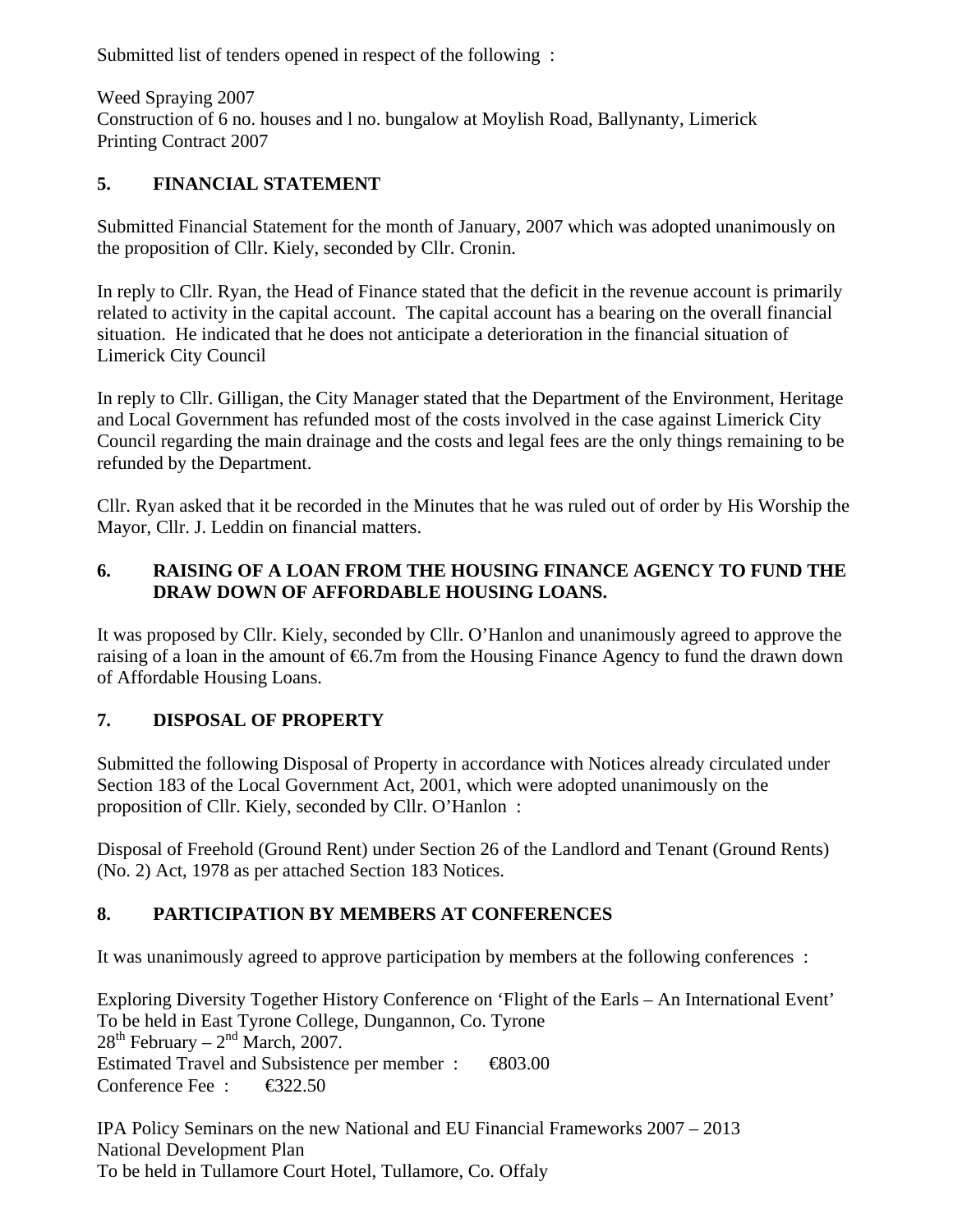lst March, 2007 Estimated Travel and Subsistence per member : €324.87 Conference Fee : €195.00 IPA Policy Seminars on the new National and EU Financial Frameworks 2007 – 2013 'EU Structural Funds and Funding Programmes' To be held in Tullamore Court Hotel, Tullamore, Co. Offaly  $20<sup>th</sup>$  March, 2007 Estimated Travel and Subsistence per member : €324.87 Conference Fee : €195.00 Training Seminar for Councillors "Energy and the Development Plan , Sustainable, Renewable, Efficient'

To be held in Clonmel Park Hotel, Clonmel, Co. Tipperary  $2<sup>nd</sup>$  - 4<sup>th</sup> March, 2007 Estimated Travel and Subsistence per member : €405.56 Conference Fee : €245.00

Conference 'Rural and Regional Development' To be held in The Bay View Hotel and Leisure Centre, Killybegs, Co. Donegal  $2<sup>nd</sup> - 3<sup>rd</sup>$  March, 2007 Estimated Travel and Subsistence per member : €800.40 Conference Fee : €260.00

The 15<sup>th</sup> Annual Kerry Environmental Conference 2007 'RADON A Silent Killer – DEATH on our Roads' To be held in the Golf Hotel, Ballybunion, Co. Kerry  $28<sup>th</sup> March – 1st April, 2007$ Estimated Travel and Subsistence per member :  $\epsilon$  = 12.42 Conference Fee : €250.00

Sherkin Island Marine Station 23rd Annual Environmental Conference "Enforcement of Environmental Regulations" To be held in The Carrigaline Court Hotel, Carrigaline, Co. Cork  $29^{th} - 30^{th}$  March, 2007 Estimated Travel and Subsistence per member : €301.49 Conference Fee : €280.00

Local Authorities Members Association Annual Spring Seminar 'Meeting the Challenge – Providing the Solutions' To be held in The Gleneagle Hotel, Killarney, Co. Kerry  $12^{th} - 13^{th}$  April, 2007 Estimated Travel and Subsistence per member :  $\epsilon$ 460.11 Conference Fee : €250.00

#### **9. NOMINATE A MEMBER OF LIMERICK CITY COUNCIL AS DIRECTOR OF SHANNON FOYNES PORT COMPANY (CLLR. O'HANLON'S TERM OF APPOINTMENT IS DUE TO EXPIRE ON 2ND MARCH 2007)**

It was proposed by Cllr. Cronin and seconded by Cllr. Kiely to nominate Cllr. O'Hanlon as a Director of Shannon Foynes Port Company.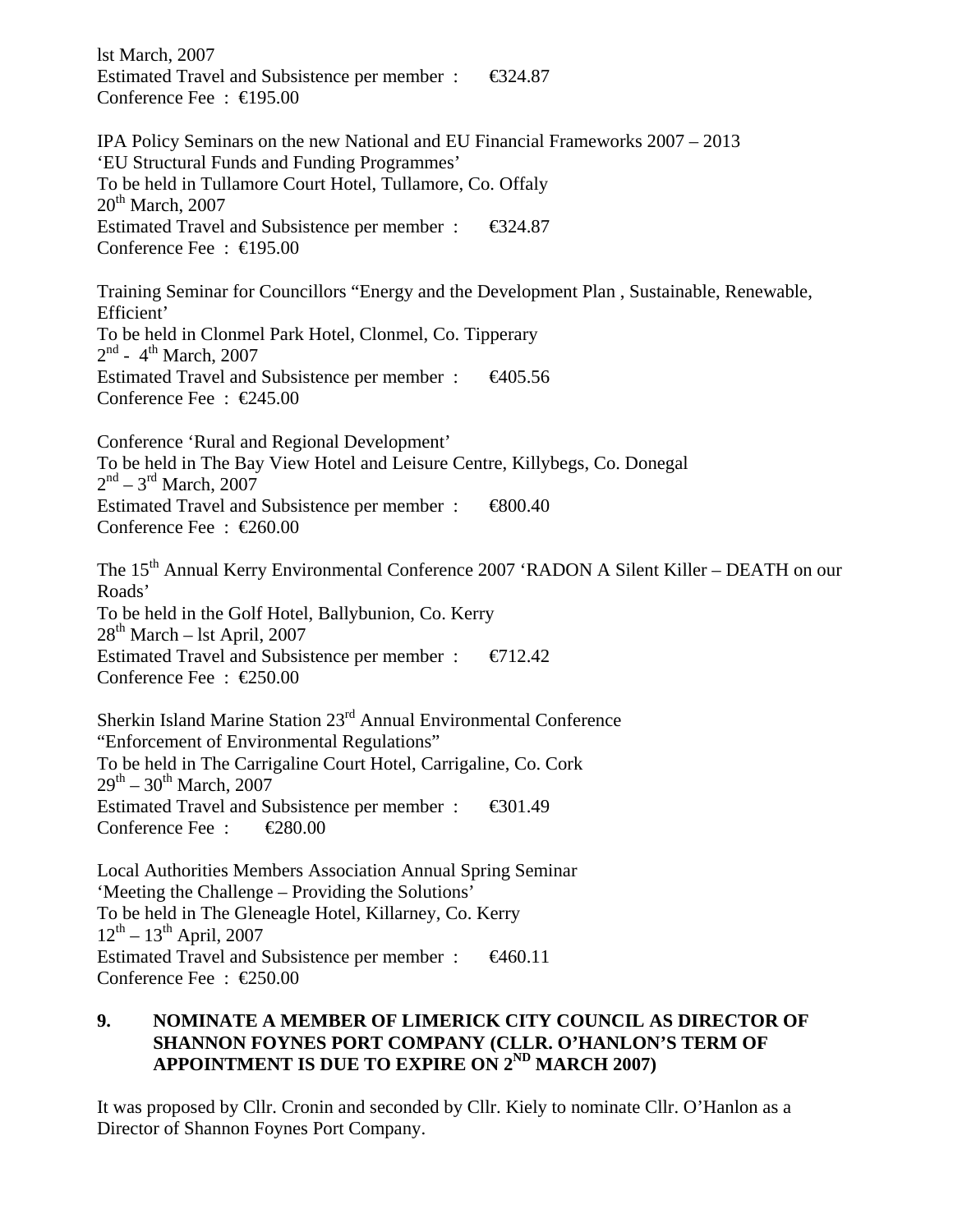It was proposed by Cllr. Ryan and seconded by Cllr. Walsh to nominate Cllr. Walsh as a Director of Shannon Foynes Port Company.

As all members were not in agreement a Roll Call Vote was held which resulted as follows :

### FOR CLLR. O'HANLON

His Worship the Mayor, Cllr. J. Leddin, Cllr. M. Hourigan, Cllr. K. Leddin, Cllr. J. Cronin, Cllr. K. Kiely, Cllr. K. O'Hanlon, Cllr. G. Fahy, Cllr. D. Scully, Cllr. L. Wallace, Cllr. M. Byrne and Cllr. J. Long (11)

### FOR CLLR. WALSH

Cllr. J. Ryan, Cllr. J. Gilligan, Cllr. K. Walsh and Cllr. G. McLoughlin (4)

As a result of the Roll Call Vote Cllr. O'Hanlon was nominated as Director of Shannon Foynes Port Company.

### 12. **DEVELOPING CO-OPERATIVE LINKS BETWEEN GALWAY AND LIMERICK CITIES**

His Worship the Mayor, Cllr. J. Leddin stated that a meeting would take place shortly with the Mayor and Manager of Galway City Council to examine the development of co-operative links between Galway and Limerick Cities.

### **13. PLANNING PROPOSALS AND DECISIONS**

The Meeting noted the list of planning proposals under consideration at  $16<sup>th</sup>$  February, 2007 and Decisions taken from  $15<sup>th</sup>$  January, 2007 to  $16<sup>th</sup>$  February, 2007.

Cllr. Gilligan referred to planning application 07/39 – construct 1500 mm diameter culvert and associated site works at Clonmacken, Condell Road, Limerick and asked for an explanation of same.

In reply, the Senior Planner stated that the proposed culvert will be under the Condell Road and is in respect of a housing development in Limerick County Council jurisdiction. It is outside the area designated as The Wetlands. Notification of this housing development was received from Limerick County Council and Limerick City Council did submit their views expressing reservations about this proposed development. The reservations concerned water pressure and the roundabout however, planning permission was still granted for this development. He added that the City Council had no discussions directly with the developer.

### **STANDING ORDERS**

Standing Orders were suspended for five minutes of the proposition of His Worship the Mayor, Cllr. J. Leddin, seconded by Cllr. Cronin.

In reply to Cllrs. K. Leddin and Ryan regarding planning application 06/213 Demolition of Strandville, Roseville and Curragour House, ancillary sheds and structures and construction of 49 apartments and associated works at Clancy Strand, Limerick, the Senior Planner stated that new plans were received on foot of additional information requested by Limerick City Council. He added that the plans are significantly different from the initial plans and therefore the applicant has been asked to readvertise the application.

Cllr. K. Leddin pointed out that the residents in the area do not want seating in the riverside development.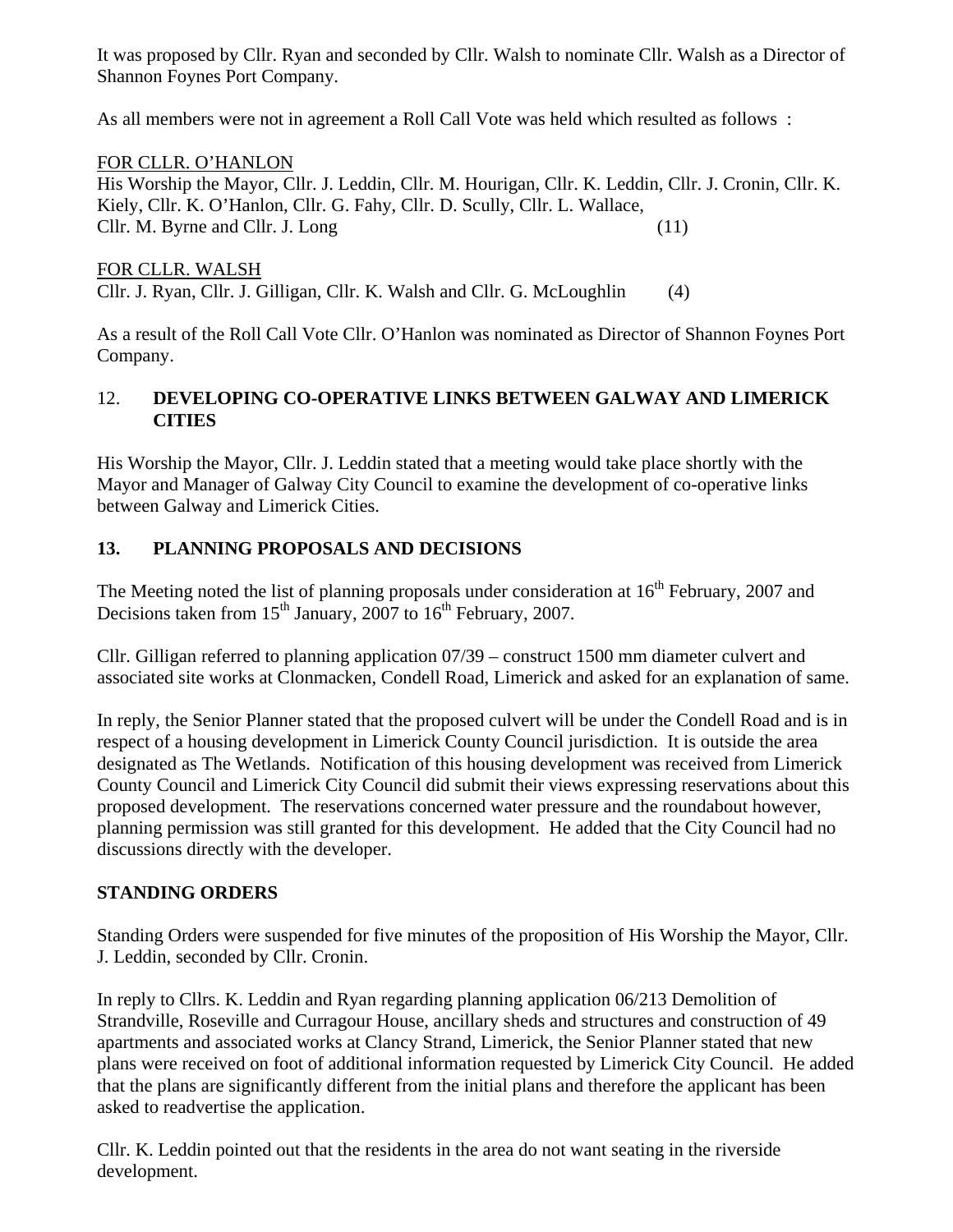Cllr. Ryan welcomed An Bord Pleanala's decision to refuse planning permission for the construction of a mast at St. Villiers School.

In reply to Cllr. Gilligan regarding planning application 07/23 Retention of existing development of a telecommunications monopole with antennas, transmission dishes and associated works at Galvone Industrial Estate, the Senior Planner stated that the City Council are obliged to put in the public record the description given by the applicant in the application and not amend it in any way.

# **14. AN BORD PLEANALA**

The Meeting noted the Decisions taken by An Bord Pleanala from  $15<sup>th</sup>$  January, 2007 to  $16<sup>th</sup>$ February, 2007.

# **STANDING ORDERS**

Standing Orders were suspended for five minutes on the proposition of His Worship the Mayor, Cllr. J. Leddin, seconded by Cllr. Cronin.

# **15. NOTICE OF MOTION**

Submitted the following Notice of Motion, due notice of which was given, which was referred to the Economic Policy Development and Future Planning Strategic Policy Committee Meeting :

"That Limerick City Council commence the necessary Compulsory Purchase Order procedures to acquire the land currently owned by the CIE Group. These derelict lands are adjacent to the site formerly known as the Guinness Site on Carey's Road which is currently in the ownership of Limerick City Council. The acquisition of the CIE land will allow the City Council to prepare a proper overall draft redevelopment plan for the area in consultation with local residents and Councillors".

Signed : Cllr. Joe Leddin

# **16. NOTICE OF MOTION**

Submitted the following Notice of Motion, due notice of which was given, which was referred to Area Meeting :

"That Limerick City Council commence the process of extinguishing the right of way at Upper Carey's Road between the Orchard and Quarry area. This area is subject to constant anti social behaviour and the closure of this laneway is supported by the local Gardai".

Signed : Cllr. Joe Leddin

# **17. NOTICE OF MOTION**

Submitted the following Notice of Motion, due notice of which was given, which was referred to the Transportation and Infrastructure Strategic Policy Committee Meeting :

"That Limerick City Council totally rejects the proposal for the provision of Designated Bus Routes on Ballinacurra Road / O'Connell Avenue because this would :

- (a) pose serious traffic safety problems;
- (b) would greatly interfere with residential parking and amenities on the Ballinacurra Road / O'Connell Avenue and adjacent streets;
- (c) would be totally out of character with the area;